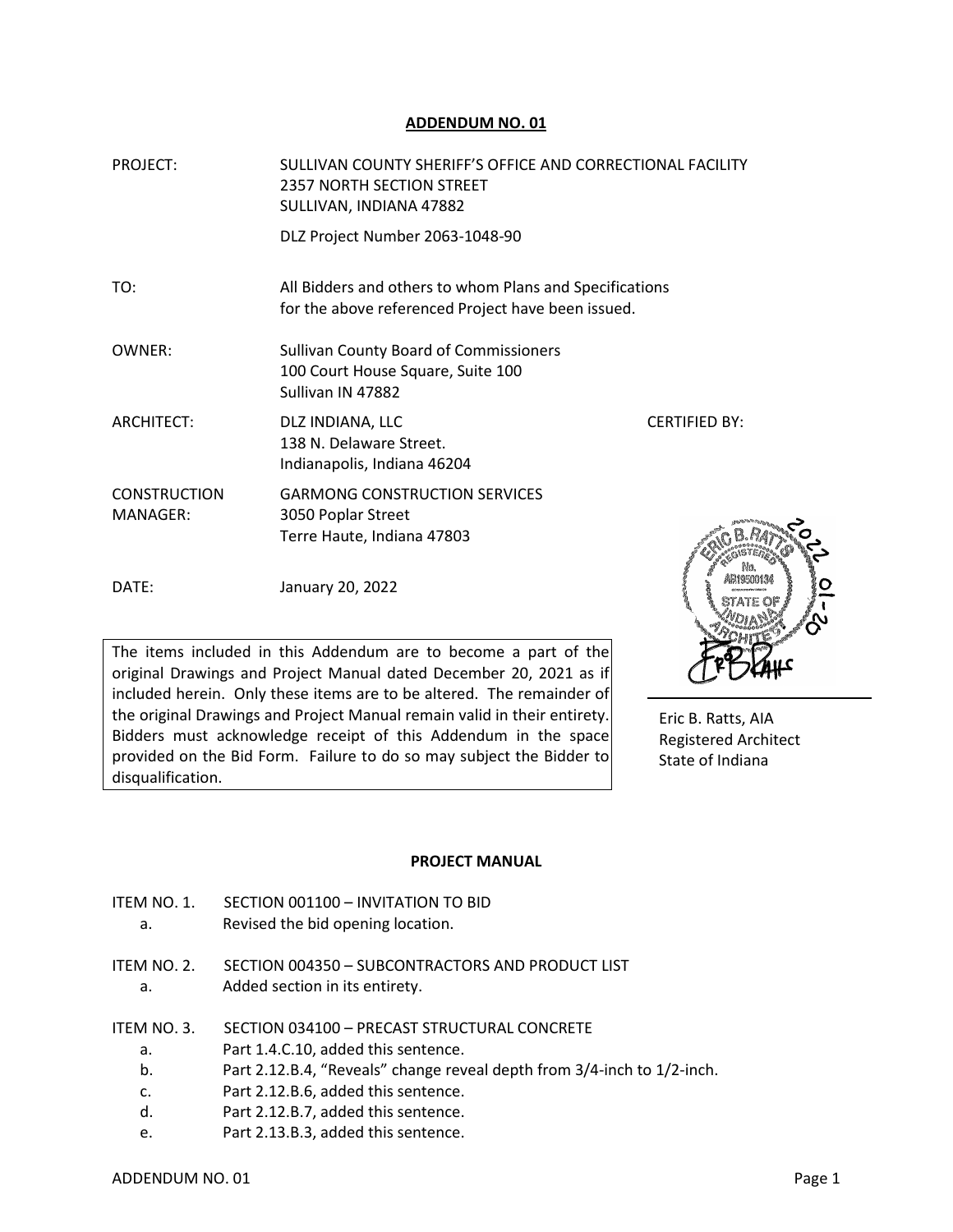- f. Part 2.13.B.4, added this sentence.
- ITEM NO. 4. SECTION 087100 DOOR HARDWARE a. Hardware Group No. 18, added door B1008B.
- ITEM NO. 5. SECTION 111900 DETENTION EQUIPMENT CONTRACTOR
	- a. Added section in its entirety.
	- b. Part 1.4.B, added "The Owner reserves the right to waive any informalities".
- ITEM NO. 6. SECTION 111901 DETENTION FURNISHINGS AND EQUIPMENT
	- a. Part 2.2.Z, added this section for the Norix Forte Café table.
- ITEM NO. 7. SECTION 236423.13 AIR-COOLED, SCROLL WATER CHILLERS
	- a. Part 2.1.B, remove Tolerance Performance requirements in its entirety.
	- b. Part 2.13.B, revised Low Ambient Operation to 'minus 10 deg F' and added verbiage regarding piping requirements.

ITEM NO. 8. SECTION 237313.13 – INDOOR, BASIC AIR-HANDLING UNITS

- a. Part 2.4.B.4.c, revise to indicate casing insulation thickness of 2-inches.
- b. Part 2.5.G, added verbiage for a redundant VFD.
- c. Part 2.5.G.5, revise verbiage to replace VFD bypass system with a redundant VFD.
- d. Part 2.8.B, revised to indicate Electronic Damper Operators are to be provided as part of section 230923 "Direct Digital Control (DDC) System for HVAC."
- ITEM NO. 9. SECTION 262550 GENERATOR CAMLOCK CONNECTION CABINET a. Add section in its entirety.
- ITEM NO. 10. SECTION 264313 SURGE PROTECTIVE DEVICES FOR LOW-VOLTAGE ELECTRICAL POWER **CIRCUITS** 
	- a. Part 1.2.A.18, Add SPD-LTH (Emergency Power panelboard 'LTH') 480/277V, 3-phase, 4 wire.
	- b. Part 1.2.A.19, Add SPD-LTP (Emergency Lighting panelboard 'LTP') 208/120V, 3-phase, 4-wire.
	- c. Part 2.2.C.2, change series to "CGP3".
	- d. Part 2.2.C.2.a, change catalog number to "CGP3-100-480-3Y-PL-U-F".
	- e. Part 2.2.C.2.b, change catalog number to "CGP3-100-480-3Y-PL-U-F".
	- f. Part 2.2.C.2.c, change catalog number to "CGP3-80-480-3Y-PL-U-F".
	- g. Part 2.2.C.2.d, change catalog number to "CGP3-100-480-3Y-PL-U-F".
	- h. Part 2.2.C.2.e, change catalog number to "CGP3-100-480-3Y-PL-U-F".
	- i. Part 2.2.C.2.f, change catalog number to "CGP3-100-480-3Y-PL-U-F".
	- j. Part 2.2.C.3, change series to "CGP3".
	- k. Part 2.2.C.3.a, change catalog number to "CGP3-080-208-3Y-PL-U-F".
	- l. Part 2.2.C.3.b, change catalog number to "CGP3-060-208-3Y-PL-U-F".
	- m. Part 2.2.C.3.c, change catalog number to "CGP3-080-208-3Y-PL-U-F".
	- n. Part 2.2.C.3.d, change catalog number to "CGP3-080-208-3Y-PL-U-F".
	- o. Part 2.2.C.3.e, change catalog number to "CGP3-080-208-3Y-PL-U-F".
	- p. Part 2.2.C.3.f, change catalog number to "CGP3-060-208-3Y-PL-U-F".
	- q. Part 2.2.C.3.g, change catalog number to "CGP3-080-208-3Y-PL-U-F".
	- r. Part 2.2.C.3.h, change catalog number to "CGP3-080-208-3Y-PL-U-F".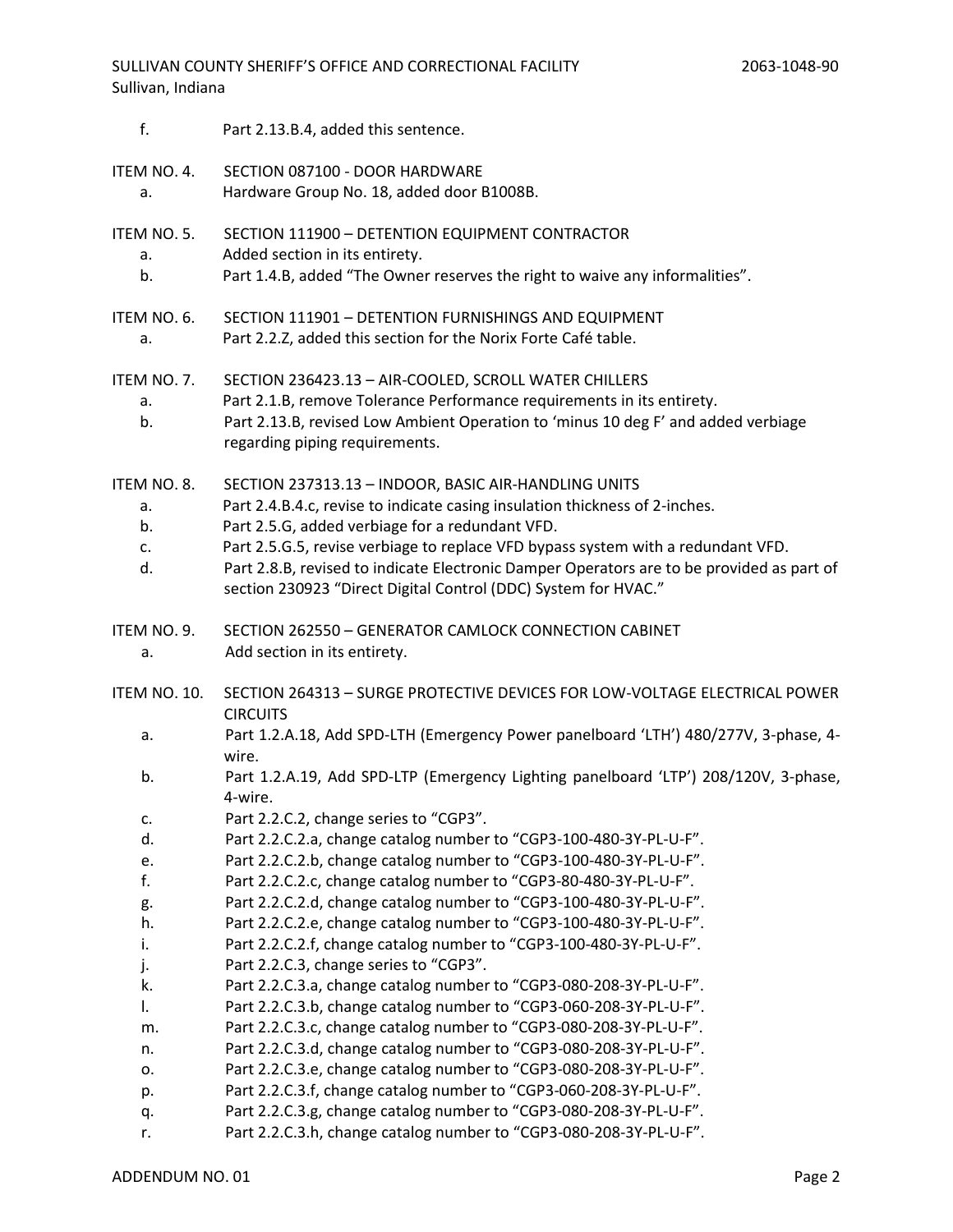- s. Part 2.2.C.3.i, change catalog number to "CGP3-080-208-3Y-PL-U-F".
- t. Part 2.2.G.2, change catalog number to "CGP3-100-480-3Y-PL-U-F".
- u. Part 2.2.G.3, change catalog number to "CGP3-080-480-3Y-PL-U-F".
- v. Part 2.2.G.4, change catalog number to "CGP3-080-208-3Y-PL-U-F & CGP3-060-208-3Y- PL-U-F".
- ITEM NO. 11. SECTION 280500 COMMON WORK RESULTS FOR ELECTRONIC SAFETY AND SECURITY a. Part 1.8.A, change warranty period to 24 months.
	- b. Part 1.8.C, change warranty period to 24 months.
	- c. Replace section in its entirety with attached.
- ITEM NO. 12. SECTION 280510 CABINETS AND ENCLOSURES FOR ELECTRONIC SAFETY AND SECURITY a. Part 1.7.1, change warranty period to 24 months. Replace section in its entirety with attached.
- ITEM NO. 13. SECTION 281300 ACCESS CONTROL SYSTEM a. Part 1.7.A, change warranty period to 24 months. Replace section in its entirety with attached.
- ITEM NO. 14. SECTION 282300 IP VIDEO COMMUNICATION SYSTEM
	- a. Part 1.2.D.4, change to 'One (1) video client workstation with one (1) 27" monitor located in Dispatch B1006.
	- b. Part 1.2.D, add '5. One (1) video client workstation with one (1) 43" monitor located in the following locations; (a) Jail Commander A1047, (b) Assistant Jail Commander A1050.
	- c. Part 1.7.A, change the warranty period to 24 months.
	- d. Part 2.1, CAMERA SCHEDULE, add cameras 192, 193, 194 to schedule.
	- e. Replace section in its entirety with attached.
- ITEM NO. 15. SECTION 284619 SECURITY AUTOMATION SYSTEM a. Part 1.6.A, change the warranty period to 24 months. Replace section in its entirety with attached.
- ITEM NO. 16. SECTION 284620 VIDEO GRAPHIC USER INTERFACE a. Part 1.6.A, change the warranty period to 24 months. Replace section in its entirety with attached.
- ITEM NO. 17. SECTION 285123 IP AUDIO COMMUNICATION SYSTEM a. Part 1.6.A, change the warranty period to 24 months. Replace section in its entirety with attached.

# **DRAWINGS**

- ITEM NO. 18. G1.1 VOLUME 1 GENERAL NOTES AND INFORMATION a. Revise project sign materials as shown.
- ITEM NO. 19. G1.6 CODE COMPLIANCE PLANS RATED CAPS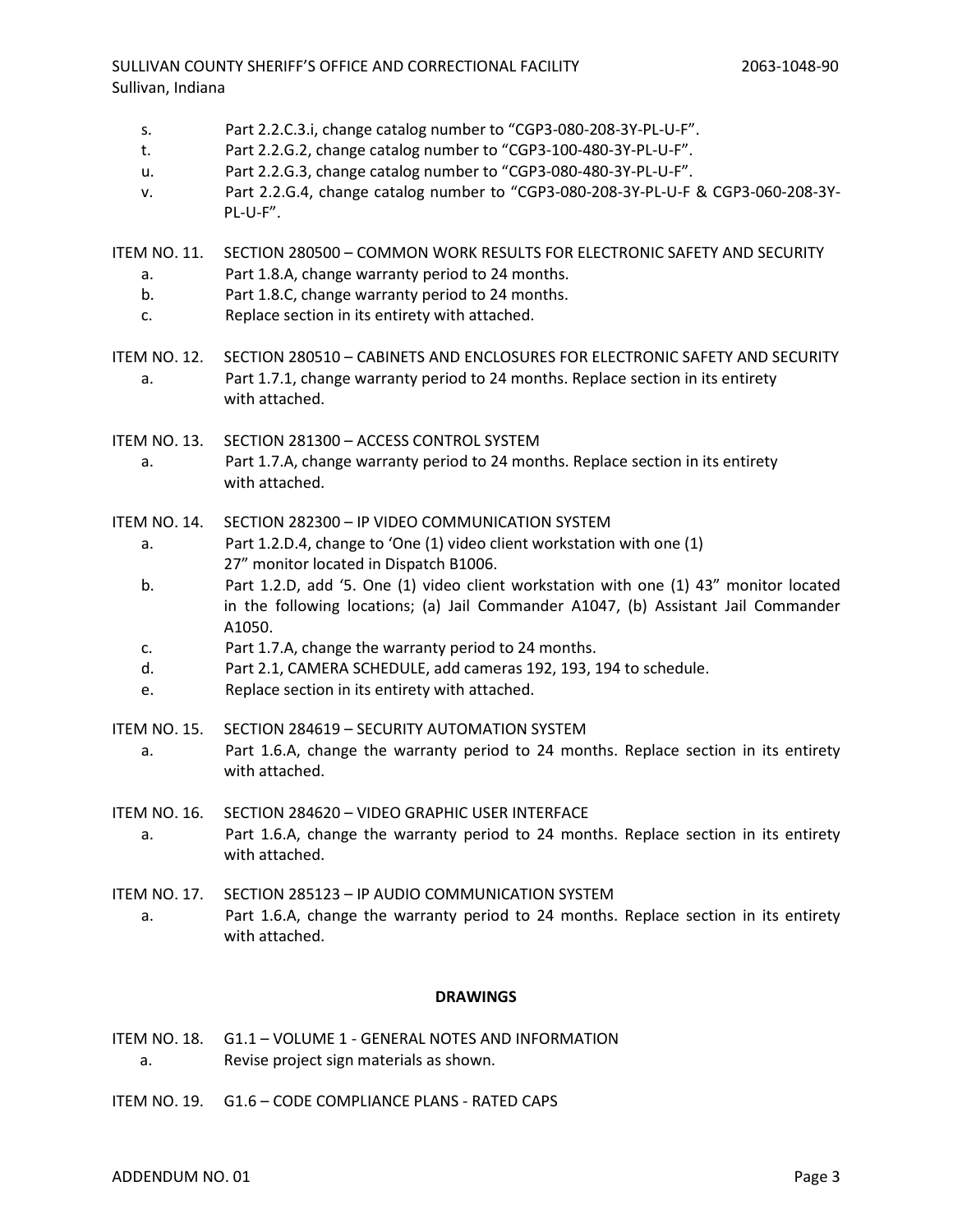a. Revise detail 01/G1.6 - FIRST FLOOR REFLECTED CEILING - RATED CAPS. Revise cementitious fire proofing in location where exposed structure has been removed as shown. b. Add Cementitious Fire Proofing to exposed Structural Steel in detail 2/G1.6 as shown. ITEM NO. 20. A1.1 – OVERALL FIRST FLOOR PLAN a. Revise Area Calculations as shown. ITEM NO. 21. A2.1 – FIRST FLOOR DIMENSION PLAN - UNIT A a. Revise Vestibule A1033 Storefront to accommodate structural column size change. See Frame Schedule for size change in W-7, W-8, and Door frame A1033A ITEM NO. 22. A2.2 – FIRST FLOOR DIMENSION PLAN - UNIT B a. Remove plan detail 13/ A11.1 – Column Cover adjacent to Cell Type K (1 Man Holding) B1036 b. Revise CMU wall type along Detox B1019, Padded Cell B1018, ADA Toilet / Shower B1016, Padded Cell B1015 as shown. c. Revise Equipment Room B1008 as shown. Adjust dimensions of adjacent Directors Office B1007and Vestibule B1009 as shown. d. Add Equipment Room 2 B1008B and associated door as show. ITEM NO. 23. A2.4 - SECOND FLOOR DIMENSION PLAN - UNIT C a. Revise woven rod security barrier as shown between columns. Reference A2.8 Second Floor Keynote Plan – Unit C ITEM NO. 24. A2.5 - FIRST FLOOR KEYNOTE PLAN - UNIT A a. Revise table type and add 2 additional chairs in Contact / Video Arraignment as shown. Refer to enlarged detail 1/A8.4 b. Relocate Mop Holder to wall above the mop sink adjacent the mop sink controls in Janitor A1051 c. Relocate Section tail to clarify drawing graphics of Keynote text in Lobby A1001 as shown. d. Revise Vestibule A1033 Storefront to accommodate structural column size change. See Frame Schedule for size change in W-7, W-8, and Door frame A1033A ITEM NO. 25. A2.6 – FIRST FLOOR KEYNOTE PLAN - UNIT B a. Remove Detail 13/A11.1 - Column Cover adjacent to Cell Type K (1 Man Holding) B1036 b. Revise CMU wall type along Detox B1019, Padded Cell B1018, ADA Toilet / Shower B1016, Padded Cell B1015 as shown. c. Revise Equipment Room B1008 as shown. Adjust dimensions of adjacent Directors Office B1007and Vestibule B1009 as shown. d. Add Equipment Room 2 B1008B and associated door as show. ITEM NO. 26. A2.8 - SECOND FLOOR KEYNOTE PLAN - UNIT C a. Revise woven rod security barrier around columns as shown. b. Add Keynote to woven rod security barriers as shown. c. Add keynotes to Mezzanine C2550 as shown. d. Add keynotes to Mezzanine C2400 as shown.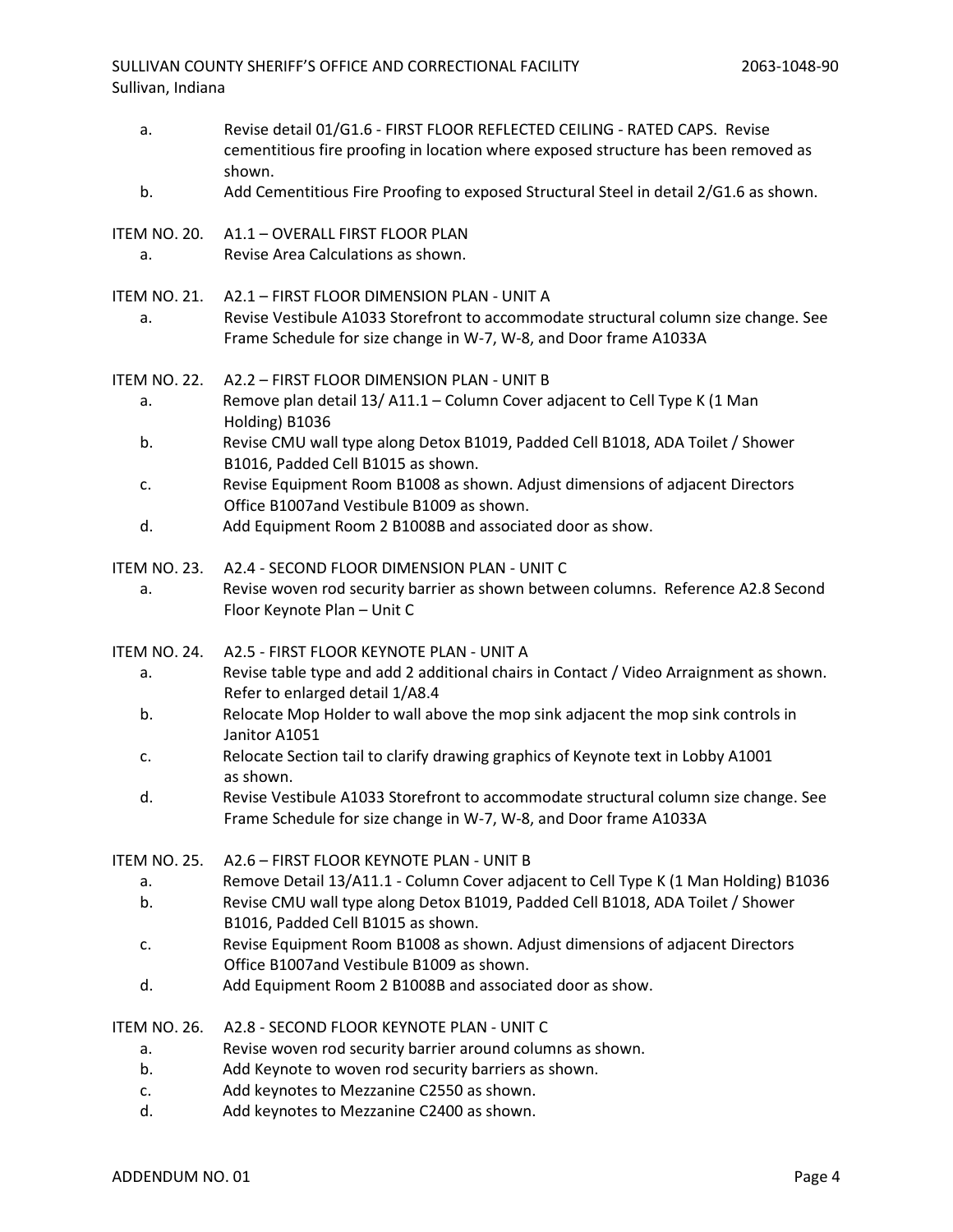| a.                             | ITEM NO. 27. A3.1 - ROOM FINISH SCHEDULE<br>Revise schedule to include Equipment Room 2 B1008B as shown                                                                                                                                                                           |
|--------------------------------|-----------------------------------------------------------------------------------------------------------------------------------------------------------------------------------------------------------------------------------------------------------------------------------|
| ITEM NO. 28.<br>a.             | A3.2 - DOOR AND FRAME SCHEDULE - UNITS A AND B<br>Revise schedule to include door on Equipment Room 2 B1008B.                                                                                                                                                                     |
| ITEM NO. 29.<br>a.             | A3.4 - FRAME SCHEDULE<br>Revise Window Elevation titles from WE-1 to W-1, WE-2 to W-2, WE-3 to W-3,<br>WE-4 to W-4, WE-5 to W-5, WE-6 to W-6, WE-7 to W-7, and WE-8 to W-8.                                                                                                       |
| b.<br>c.                       | Revise Window Elevation W-7 as shown.<br>Revise Window Elevation W-8 as shown.                                                                                                                                                                                                    |
| ITEM NO. 30.<br>a.             | A3.5 - DOOR AND FRAME ELEVATIONS<br>Revise Frame Elevation F-17 as shown.                                                                                                                                                                                                         |
| ITEM NO. 31.<br>а.<br>b.<br>c. | A7.12 - WALL SECTIONS - INTERIOR<br>Revise wall section 31 as shown to provide additional counter space on the Prep side.<br>Revise enlarged detail 05/A7.12 - Prep Counter A1045 - Detail A as shown.<br>Revise Wall Section Callout Location on Wall Section 32/A7.12 as shown. |
| ITEM NO. 32.<br>a.             | A7.13 - WALL SECTIONS - INTERIOR<br>Revise Wall Section 34/A7.13 as shown to extend and raise decorative stainless steel<br>bulkhead and provide additional support.                                                                                                              |
| ITEM NO. 33.<br>а.<br>b.       | A8.1 - ENLARGED TOILET PLANS AND INTERIOR ELEVATIONS<br>Relocate Mop Holder to wall above the mop sink adjacent the mop sink controls in<br>Jan A1028<br>Adjust height of urinal on Men's Toilet - A1036 - Detail 05/A8.1 as shown.                                               |
| ITEM NO. 34.<br>а.             | A8.2 - ENLARGED TOILET PLANS AND INTERIOR ELEVATIONS<br>Revise Detail 12/A8.2 as shown to raise decorative stainless-steel bulkhead and shower<br>curtain.                                                                                                                        |
| ITEM NO. 35.<br>a.             | A8.4 - FIRST FLOOR KEYNOTE PLAN - UNIT A<br>Revise table type and add 2 additional chairs in Contact / Video Arraignment as shown in<br>detail 1/A8.4                                                                                                                             |
| ITEM NO. 36.<br>a.             | A8.5 - ENLARGED PLANS AND INTERIOR ELEVATIONS<br>Revise detail 18/A8.5 First Floor Plan - Unit A- Prep as shown to provide additional<br>counter space on the Prep side.                                                                                                          |
| ITEM NO. 37.                   | A9.2 - EXTERIOR PRECAST PANEL ELEVATIONS<br>Revise precast elevation 6/A9.2 Precast Elevation Detail A as shown.                                                                                                                                                                  |
| a.<br>b.<br>c.                 | Revise precast elevation 7/A9.2 Precast Elevation Detail B as shown.<br>Revise West Elevation precast beam and precast columns as shown in Detail 1/A9.2.                                                                                                                         |
| ITEM NO. 38.                   | A9.4 - PRECAST PANEL DETAILS                                                                                                                                                                                                                                                      |
| a.<br>b.                       | Revise 16/A9.4 Section Detail - Typical Precast Reveal as shown.<br>Revise 2/A9.4 Precast Panel Elevation 1 - Type A1 dimension as shown.                                                                                                                                         |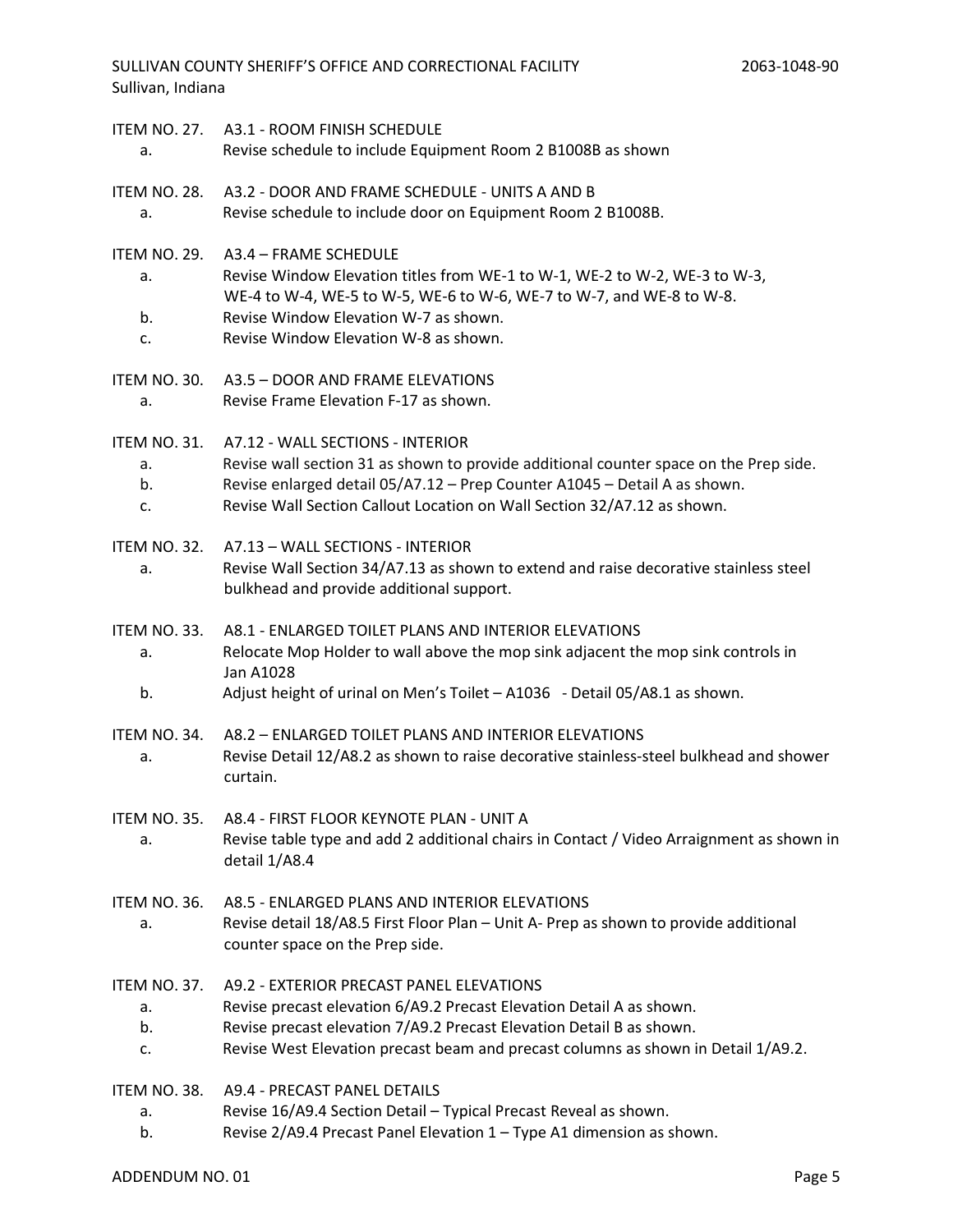# SULLIVAN COUNTY SHERIFF'S OFFICE AND CORRECTIONAL FACILITY Sullivan, Indiana

- c. Revise  $4/49.4$  Precast Panel Elevation  $1 -$  Type B1 dimension as shown.
- d. Revise 10/A9.4 Precast Panel Elevation 1 Type E1 dimension as shown.
- e. Revise 18/A9.4 Corner Panel Plan to include dimension clarification as shown.

ITEM NO. 39. A10.1B – FIRST FLOOR REFLECTED CEILING PLAN - UNIT B

- a. Revise ceiling of Directors Office B1007 as shown.
- b. Revise ceiling of Equipment Room B1008 as shown.
- c. Revise ceiling height of Visitation B A1002B as shown.
- d. Revise ceiling of Vestibule B1009 as shown.
- e. Add Equipment Room B1008B ceiling as shown. Provide new bulkhead ceiling as shown and adjust remaining grid.
- f. Revise ceiling in Kitchen B1070 as shown. Provide new bulkhead similar to detail 2/A7.12 with Metal lathe behind gypsum board for added security.
- ITEM NO. 40. A10.1C FIRST FLOOR REFLECTED CEILING PLAN UNIT C a. Revise extents of decorative stainless steel bulkhead raise to 7'-0"as shown.
- ITEM NO. 41. A10.2C SECOND FLOOR REFLECTED CEILING PLAN UNIT C a. Revise woven rod security barrier and adjacent ceilings as shown to allow for added structural support of security barrier.
- ITEM NO. 42. A11.1 FLOOR PLAN DETAILS a. Remove Detail 13/A11.1 - Column Cover. Detail is no longer used.
- 
- ITEM NO. 43. A12.2 ENLARGED MEZZANINE STAIR PLANS, SECTIONS, AND DETAILS a. Remove Detail 5/A12.1 – Enlarged Plan – Mezzanine Landing. Detail is no longer used.
- ITEM NO. 44. S0.1 GENERAL NOTES a. Revise section 5.F.3).
- ITEM NO. 45. S1.0 OVERALL FOUNDATION PLAN a. Revise F# - COLUMN & FOOTING SCHEDULE
- ITEM NO. 46. S1.0A FOUNDATION PLAN UNIT A
	- a. Revise column footings I/0.1 and J/0.1.
	- b. Revise precast concrete sandwich wall to solid precast concrete column.
- ITEM NO. 47. S1.0B FOUNDATION PLAN UNIT B a. Revise precast concrete sandwich wall to solid precast concrete column.
- ITEM NO. 48. S1.0C FOUNDATION PLAN UNIT C
	- a. Revise location of detail 2/S3.2.
	- b. Add detail 15/S3.2.
- ITEM NO. 49. S1.1C MEZZANINE & LOW ROOF FRAMING PLAN UNIT C a. Revise locations of posts on mezzanines.
	- b. Revise plan to show locations of openings in concrete slabs.
- ITEM NO. 50. S1.2C HIGH ROOF FRAMING PLAN UNIT C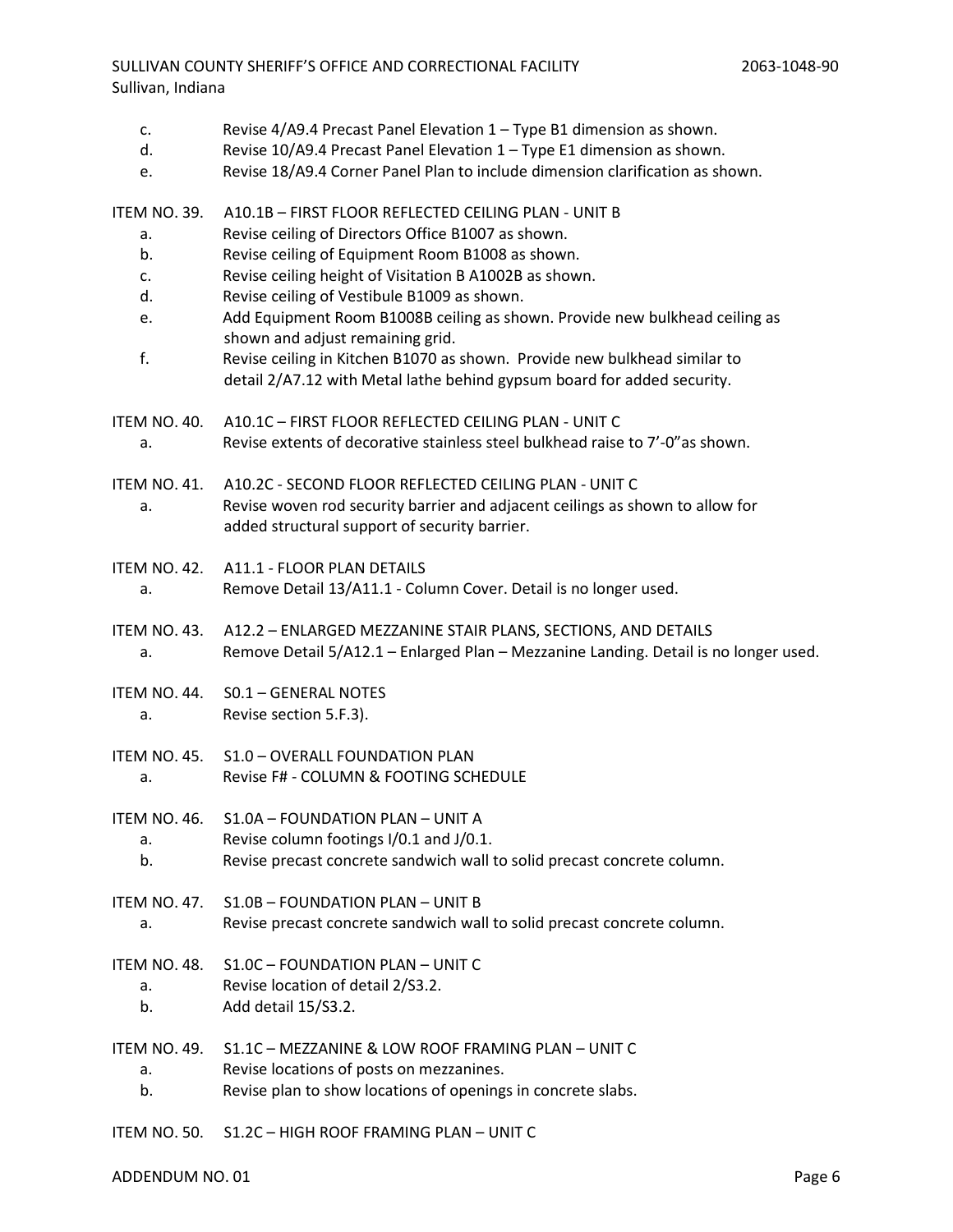- a. Revise roof framing along west side of high roof.
- b. Add framing elevation tags to precast wall bracing.
- ITEM NO. 51. S2.0 ENLARGED FRAMING PLANS 1
	- a. Revise Plan 3/S2.0.
	- b. Revise Legend.
- ITEM NO. 52. S2.1 ENLARGED FRAMING PLANS 2 a. Revise Legend.
- ITEM NO. 53. S3.2 FOUNDATION DETAILS & SECTIONS a. Revise Detail 3/S3.2. b. Add Detail 15/S3.2.
	-
- ITEM NO. 54. S4.1 TYPICAL MASONRY DETAILS & SECTIONS a. Add Detail 7/S4.1.

ITEM NO. 55. S5.2 – FRAMING DETAILS & SECTIONS - 1

- a. Revise Detail 8/S5.2.
- b. Revise Detail 10/S5.2.
- c. Revise Detail 12/S5.2.
- d. Revise Detail 14/S5.2.
- e. Revise Detail 15/S5.2.
- f. Revise Detail 16/S5.2.
- g. Revise Detail 18/S5.2.
- h. Revise Detail 20/S5.2.
- i. Revise Detail 24/S5.2.
- j. Revise Detail 25/S5.2.
- k. Revise Detail 29/S5.2.

ITEM NO. 56. S5.3 – FRAMING DETAILS & SECTIONS - 2

- a. Add Details 16/S5.3, 17/S5.3, 18/S5.3, and 19/S5.3.
- b. Revise Detail 1/S5.3.
- c. Revise Detail 4/S5.3.
- d. Revise Detail 10/S5.3.
- e. Revise Detail 11/S5.3.
- f. Revise Detail 12/S5.3.

ITEM NO. 57. S5.4 – FRAMING DETAILS & SECTIONS - 3

- a. Revise layout of details on sheet.
- b. Add Details 14/S5.4, 15/S5.4, and 16/S5.4.
- c. Revise Detail 6/S5.4.
- d. Revise Detail 7/S5.4.
- e. Revise Detail 8/S5.4.
- f. Revise Detail 9/S5.4.
- g. Revise Detail 10/S5.4.
- h. Revise Detail 12/S5.4.

ITEM NO. 58. S6.1 – TRUSS ELEVATIONS - 2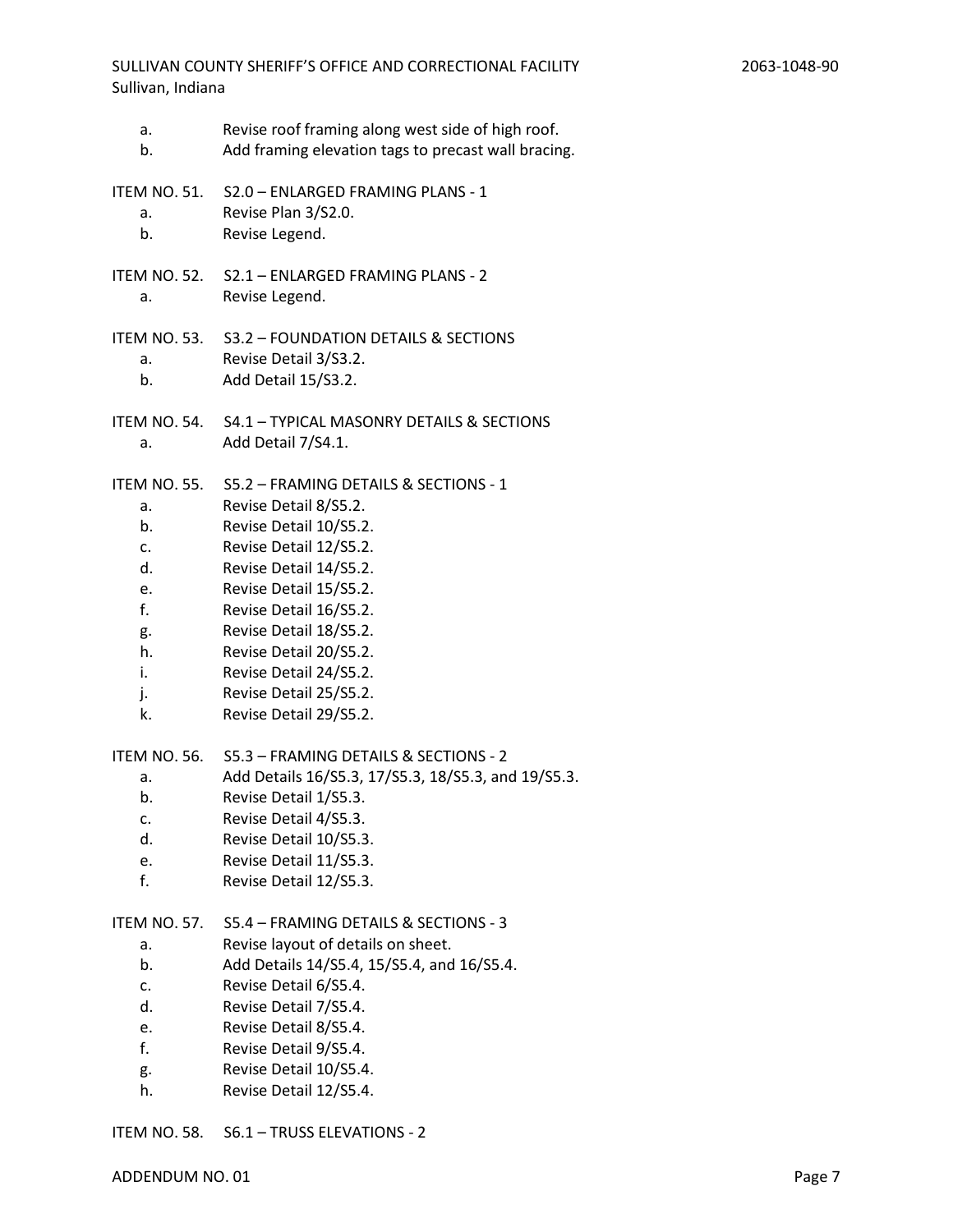| a.                             | Revise 11/S6.1.                                                                                                                                                                                                                                                                                                                             |
|--------------------------------|---------------------------------------------------------------------------------------------------------------------------------------------------------------------------------------------------------------------------------------------------------------------------------------------------------------------------------------------|
| b.                             | Add detail 12/S6.1                                                                                                                                                                                                                                                                                                                          |
| <b>ITEM NO. 59.</b>            | FP1.1A - FIRST FLOOR FIRE PROTECTION PLAN - UNIT A                                                                                                                                                                                                                                                                                          |
| a.                             | Fire Protection piping to be modified as indicated on plan.                                                                                                                                                                                                                                                                                 |
| b.                             | Keynote 211326 has been added.                                                                                                                                                                                                                                                                                                              |
| ITEM NO. 60.                   | FP1.1B - FIRST FLOOR FIRE PROTECTION PLAN - UNIT B                                                                                                                                                                                                                                                                                          |
| a.                             | PA-1 relocated to Equipment Room 2 (B1008B).                                                                                                                                                                                                                                                                                                |
| <b>ITEM NO. 61.</b>            | FP1.2C - MEZZANINE FIRE PROTECTION PLAN - UNIT C                                                                                                                                                                                                                                                                                            |
| a.                             | Fire Protection piping to be modified as indicated on plan.                                                                                                                                                                                                                                                                                 |
| ITEM NO. 62.                   | P1.0A - UNDERFLOOR PLUMBING PLAN - UNIT A                                                                                                                                                                                                                                                                                                   |
| a.                             | Toilet/Shower (A1061). Combination Unit CU-3 and associated piping has been mirrored.                                                                                                                                                                                                                                                       |
| ITEM NO. 63.<br>a.             | P1.0B - UNDERFLOOR PLUMBING PLAN - UNIT B<br>Equipment Room (B1008). Sanitary Piping and Floor Drain FD-5 to be modified as<br>indicated on the plan.                                                                                                                                                                                       |
| ITEM NO. 64.<br>а.<br>b.       | P1.1A - FIRST FLOOR PLUMBING PLAN - UNIT A<br>Domestic Water Piping and Vent piping to be modified as indicated on the plan so mains<br>do not run through Corridor (B1064).<br>Toilet/Shower (A1061). Combination Unit CU-3 and associated piping has been<br>mirrored.                                                                    |
| ITEM NO. 65.                   | P2.1 - SANITARY And VENT RISER DIAGRAMS                                                                                                                                                                                                                                                                                                     |
| a.                             | Combination Unit CU-3 and associated sanitary piping has been mirrored.                                                                                                                                                                                                                                                                     |
| ITEM NO. 66.                   | P2.2 - SANITARY And VENT RISER DIAGRAMS                                                                                                                                                                                                                                                                                                     |
| a.                             | Combination Unit CU-3 and associated sanitary piping has been mirrored.                                                                                                                                                                                                                                                                     |
| <b>ITEM NO. 67.</b>            | P4.2 - PLUMBING ENLARGED PLANS - ENLARGED LAUNDRY (A1064)                                                                                                                                                                                                                                                                                   |
| a.                             | Domestic Water Piping and Vent piping to be modified as indicated on the plan.                                                                                                                                                                                                                                                              |
| b.                             | Toilet/Shower (A1061). Combination Unit CU-3 and associated piping has been mirrored.                                                                                                                                                                                                                                                       |
| ITEM NO. 68.                   | M1.1A - FIRST FLOOR DUCTWORK PLAN - UNIT A                                                                                                                                                                                                                                                                                                  |
| a.                             | Ductwork to be modified as indicated on the plan.                                                                                                                                                                                                                                                                                           |
| b.                             | HVAC Keynotes. Added note 233183.                                                                                                                                                                                                                                                                                                           |
| ITEM NO. 69.<br>a.<br>b.<br>c. | M1.1B - FIRST FLOOR DUCTWORK PLAN - UNIT B<br>Ductwork to be modified as indicated on the plan.<br>Equipment Room 2 (B1008). Ductwork and mechanical equipment adjusted to<br>accommodate Equipment Room 2 (B1008B).<br>Ductwork modified to relocate ERV in Men's Toilet (B1004) and electric duct heater in<br>Director's office (B1007). |

ITEM NO. 70. M2.1B - FIRST FLOOR HYDRONIC PIPING PLAN - UNIT B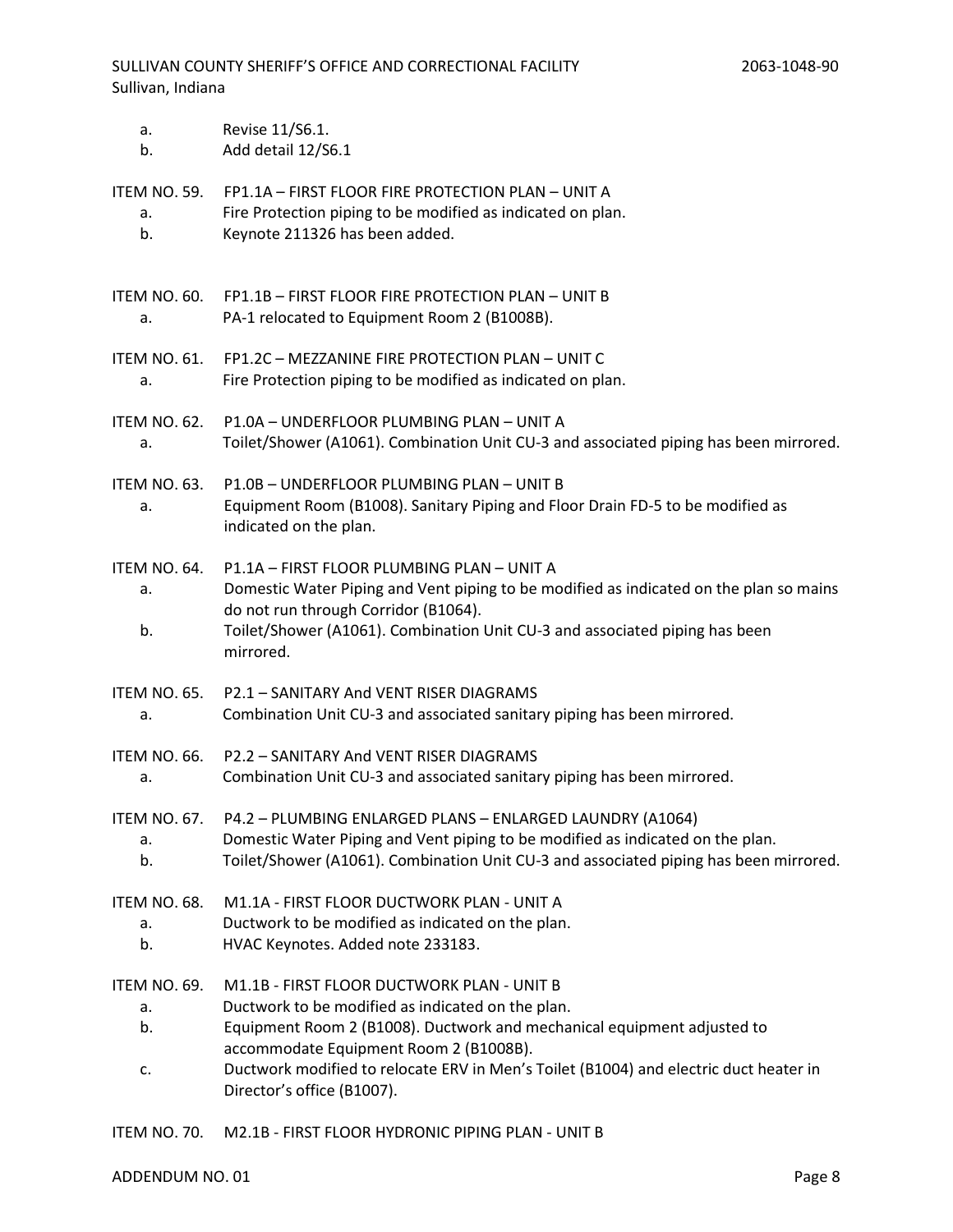| a.                  | Condensate and refrigerant piping modified to relocate out of Equipment room (B1008). |
|---------------------|---------------------------------------------------------------------------------------|
| <b>ITEM NO. 71.</b> | M4.2- ENLARGED PLANS - II                                                             |
| a.                  | Mechanical (C1118). Ductwork to be modified as indicated on the plan.                 |
| b.                  | HVAC Keynotes. Added note 233182.                                                     |
| <b>ITEM NO. 72.</b> | M4.3 - ENLARGED PLANS - III                                                           |
| a.                  | Laundry (A1064). Ductwork to be modified as indicated on the plan.                    |
| ITEM NO. 73.        | E1.0 - ELECTRICAL SITE PLAN                                                           |
| a.                  | Replace sheet with attached E1.0 dated 01/20/22. Revisions are individually clouded.  |
| ITEM NO. 74.        | E2.3 - ENLARGED ELECTRICAL PLANS                                                      |
| a.                  | Replace sheet with attached E2.3 dated 01/20/22. Revisions are individually clouded.  |
| ITEM NO. 75.        | E3.1B - FIRST FLOOR LIGHTING PLAN - UNIT B                                            |
| a.                  | Replace sheet with attached E3.1B dated 01/20/22. Revisions are individually clouded. |
| <b>ITEM NO. 76.</b> | E3.1C - FIRST FLOOR LIGHTING PLAN - UNIT C                                            |
| a.                  | Replace sheet with attached E3.1C dated 01/20/22. Revisions are individually clouded. |
| ITEM NO. 77.        | E4.1B - FIRST FLOOR SYSTEMS PLAN - UNIT B                                             |
| a.                  | Replace sheet with attached E4.1B dated 01/20/22. Revisions are individually clouded. |
| ITEM NO. 78.        | E5.1 - FIRST FLOOR CABLE TRAY PLAN - OVERALL                                          |
| a.                  | Replace sheet with attached E5.1 dated 01/20/22. Revisions are individually clouded.  |
| ITEM NO. 79.        | <b>E6.1 - LIGHT FIXTURE SCHEDULES</b>                                                 |
| a.                  | Replace sheet with attached E6.1 dated 01/20/22. Revisions are individually clouded.  |
| ITEM NO. 80.        | E6.2 - MECHANICAL EQUIPMENT - ELECTRICAL CONNECTION SCHEDULE                          |
| a.                  | Replace sheet with attached E6.2 dated 01/20/22. Revisions are individually clouded.  |
| ITEM NO. 81.        | E6.3 - CATV RISER DIAGRAM AND TRANSFORMER SCHEDULE                                    |
| а.                  | Replace sheet with attached E6.4 dated 01/20/22. Revisions are individually clouded.  |
| ITEM NO. 82.        | E6.4 - PANELBOARD SCHEDULES                                                           |
| a.                  | Replace sheet with attached E6.4 dated 01/20/22. Revisions are individually clouded.  |
| ITEM NO. 83.        | E6.5 - PANELBOARD SCHEDULES                                                           |
| а.                  | Replace sheet with attached E6.5 dated 01/20/22. Revisions are individually clouded.  |
| ITEM NO. 84.        | E6.9 - PANELBOARD SCHEDULES                                                           |
| a.                  | Replace sheet with attached E6.9 dated 01/20/22. Revisions are individually clouded.  |
| ITEM NO. 85.        | E7.1 - ONE-LINE DIAGRAM                                                               |
| а.                  | Replace sheet with attached E7.1 dated 01/20/22. Revisions are individually clouded.  |
| ITEM NO. 86.        | E7.2 - CONDUIT AND CABLE SCHEDULES                                                    |

ADDENDUM NO. 01 Page 9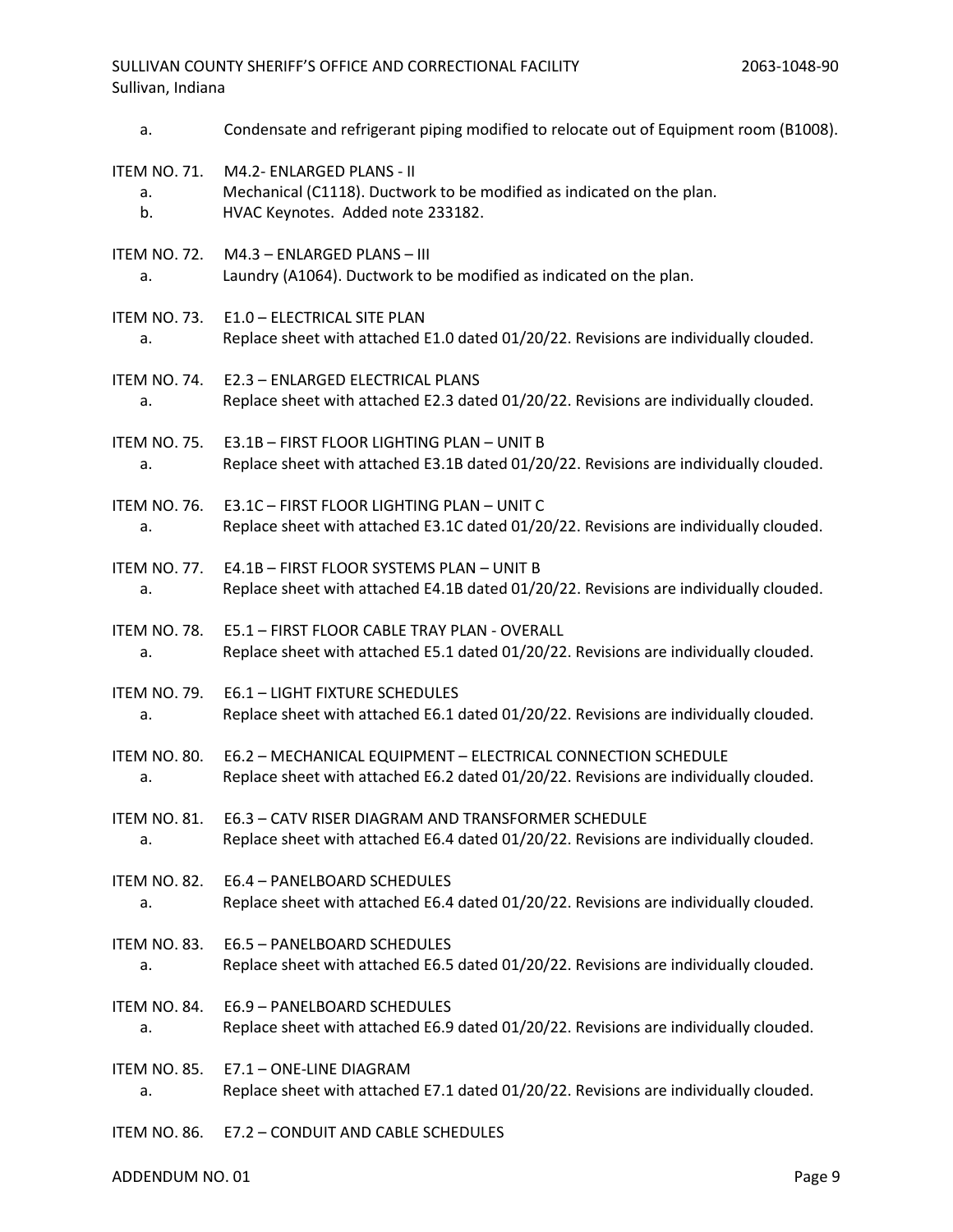SULLIVAN COUNTY SHERIFF'S OFFICE AND CORRECTIONAL FACILITY Sullivan, Indiana

a. Replace sheet with attached E7.2 dated 01/20/22. Revisions are individually clouded. ITEM NO. 87. ES1.00 – FIRST FLOOR SECURITY ELECTRONICS PLAN - OVERALL a. Replace sheet with attached ES1.00. Revisions are individually clouded. ITEM NO. 88. ES1.02 – FIRST FLOOR SECURITY ELECTRONICS PLAN – UNIT B a. Replace sheet with attached ES1.02. Revisions are individually clouded. ITEM NO. 89. ES3.01 – SECURITY ELECTRONICS RISER – PART 1 a. Replace sheet with attached ES1.02. Revisions are individually clouded.

### **ATTACHMENTS:**

### **PROJECT MANUAL**

- 1. SECTION 001100 INVITATION TO BID
- 2. SECTION 004350 SUBCONTRACTORS AND PRODUCT LIST
- 3. SECTION 034100 PRECAST STRUCTURAL CONCRETE
- 4. SECTION 087100 DOOR HARDWARE
- 5. SECTION 111900 DETENTION EQUIPMENT CONTRACTOR
- 6. SECTION 111901 DETENTION FURNISHINGS AND EQUIPMENT
- 7. SECTION 236423.13 AIR-COOLED, SCROLL WATER CHILLERS
- 8. SECTION 237313.13 INDOOR, BASIC AIR-HANDLING UNITS
- 9. SECTION 262550 GENERATOR CAMLOCK CONNECTION CABINET
- 10. SECTION 264313 SURGE PROTECTIVE DEVICES FOR LOW-VOLTAGE ELECTRICAL POWER CIRCUITS
- 11. SECTION 280500 COMMON WORK RESULTS FOR ELECTRONIC SAFETY AND SECURITY
- 12. SECTION 280510 CABINETS AND ENCLOSURES FOR ELECTRONIC SAFETY AND SECURITY
- 13. SECTION 281300 ACCESS CONTROL SYSTEM
- 14. SECTION 282300 IP VIDEO COMMUNICATION SYSTEM
- 15. SECTION 284619 SECURITY AUTOMATION SYSTEM
- 16. SECTION 284620 VIDEO GRAPHIC USER INTERFACE
- 17. SECTION 285123 IP AUDIO COMMUNICATION SYSTEM

#### **DRAWINGS – VOLUME 1**

- 1. G1.1 VOLUME 1 GENERAL NOTES AND INFORMATION
- 2. G1.6 CODE COMPLIANCE PLANS RATED CAPS
- 3. A1.1 OVERALL FIRST FLOOR PLAN
- 4. A2.1 FIRST FLOOR DIMENSION PLAN UNIT A
- 5. A2.2 FIRST FLOOR DIMENSION PLAN UNIT B
- 6. A2.4 SECOND FLOOR DIMENSION PLAN UNIT C
- 7. A2.5 FIRST FLOOR KEYNOTE PLAN UNIT A
- 8. A2.6 FIRST FLOOR KEYNOTE PLAN UNIT B
- 9. A2.8 SECOND FLOOR KEYNOTE PLAN UNIT C
- 10. A3.1 ROOM FINISH SCHEDULE
- 11. A3.2 DOOR AND FRAME SCHEDULE UNITS A AND B
- 12. A3.4 FRAME SCHEDULE
- 13. A3.5 DOOR AND FRAME ELEVATIONS
- 14. A7.12 WALL SECTIONS INTERIOR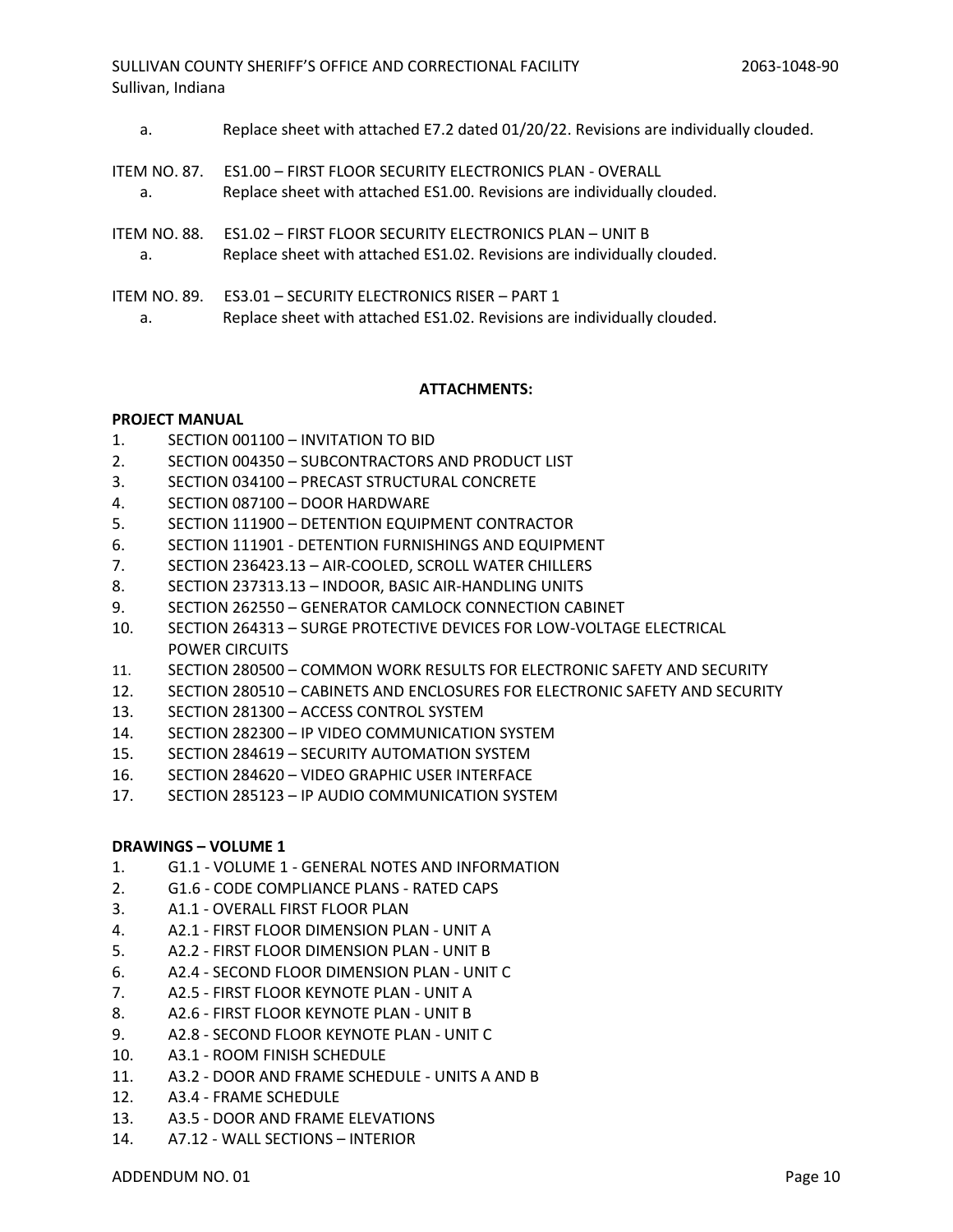- 15. A7.13 WALL SECTIONS INTERIOR
- 16. A8.1 ENLARGED TOILET PLANS AND INTERIOR ELEVATIONS
- 17. A8.2 ENLARGED TOILET PLANS AND INTERIOR ELEVATIONS
- 18. A8.4 FIRST FLOOR KEYNOTE PLAN UNIT A
- 19. A8.5 ENLARGED PLANS AND INTERIOR ELEVATIONS
- 20. A9.2 EXTERIOR PRECAST PANEL ELEVATIONS
- 21. A9.4 PRECAST PANEL DETAILS
- 22. A10.1B FIRST FLOOR REFLECTED CEILING PLAN UNIT B
- 23. A10.1C FIRST FLOOR REFLECTED CEILING PLAN UNIT C
- 24. A10.2C SECOND FLOOR REFLECTED CEILING PLAN UNIT C
- 25. A11.1 FLOOR PLAN DETAILS
- 26. A12.2 ENLARGED MEZZANINE STAIR PLANS, SECTIONS, AND DETAILS
- 27. S0.1 GENERAL NOTES
- 28. S1.0 OVERALL FOUNDATION PLAN
- 29. S1.0A FOUNDATION PLAN UNIT A
- 30. S1.0B FOUNDATION PLAN UNIT B
- 31. S1.0C FOUNDATION PLAN UNIT C
- 32. S1.1C MEZZANINE & LOW ROOF FRAMING PLAN UNIT C
- 33. S1.2C HIGH ROOF FRAMING PLAN UNIT C
- 34. S2.0 ENLARGED FRAMING PLANS 1
- 35. S2.1 ENLARGED FRAMING PLANS 2
- 36. S3.2 FOUNDATION DETAILS & SECTIONS
- 37. S4.1 TYPICAL MASONRY DETAILS & SECTIONS
- 38. S5.2 FRAMING DETAILS & SECTIONS 1
- 39. S5.3 FRAMING DETAILS & SECTIONS 2
- 40. S5.4 FRAMING DETAILS & SECTIONS 3
- 41. S6.1 TRUSS ELEVATIONS 2

#### **DRAWINGS – VOLUME 2**

- 42. FP1.1A FIRST FLOOR FIRE PROTECTION PLAN UNIT A
- 43. FP1.1B FIRST FLOOR FIRE PROTECTION PLAN UNIT B
- 44. FP1.2C MEZZANINE FIRE PROTECTION PLAN UNIT C
- 45. P1.0A UNDERFLOOR PLUMBING PLAN UNIT A
- 46. P1.0B UNDERFLOOR PLUMBING PLAN UNIT B
- 47. P1.1A FIRST FLOOR PLUMBING PLAN UNIT A
- 48. P2.1 SANITARY AND VENT RISER DIAGRAMS
- 49. P2.2 SANITARY AND VENT RISER DIAGRAMS
- 50. P4.2 PLUMBING ENLARGED PLANS
- 51. M1.1A FIRST FLOOR DUCTWORK PLAN UNIT A
- 52. M1.1B FIRST FLOOR DUCTWORK PLAN UNIT B
- 53. M2.1B FIRST FLOOR HYDRONIC PIPING PLAN UNIT B
- 54. M4.2- ENLARGED PLANS II
- 55. M4.3 ENLARGED PLANS III
- 56. E1.0 ELECTRICAL SITE PLAN
- 57. E2.3 ENLARGED ELECTRICAL PLANS
- 58. E3.1B FIRST FLOOR LIGHTING PLAN UNIT B
- 59. E3.1C FIRST FLOOR LIGHTING PLAN UNIT C
- 60. E4.1B FIRST FLOOR SYSTEMS PLAN UNIT B